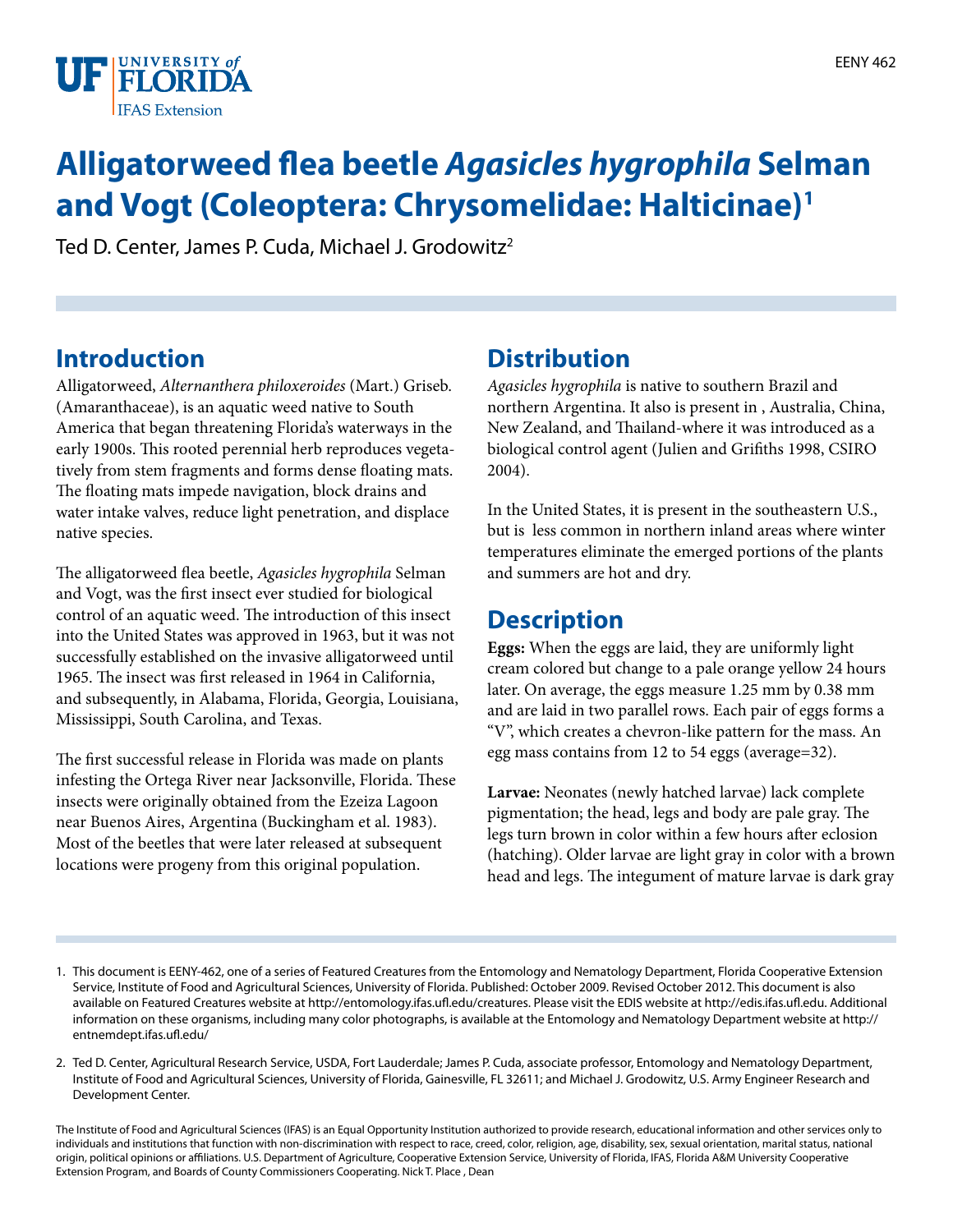in color. The instars (larvae between successive molts) range in length from 1.2 to 2.0 mm, 2.2 to 4.0 mm, 4.1 to 6.0 mm, for the first to third instars, respectively. Head capsule widths for the three instars measure 0.25, 0.50, and 0.75 mm, respectively.



Figure 1. Larvae and adult of the alligatorweed flea beetle, *Agasicles hygrophila* Selman and Vogt. Larvae shown devouring leaves and stems.

Credits: Gary Buckingham, USDA-ARS; Bugwood.org

**Pupae:** The pupae are soft-bodied and uniformly pale cream in color.

**Adults:** Adult alligatorweed flea beetles measure 5 to 7 mm in length and about 2 mm in width. The shiny adults have a black head and thorax; the elytra are black with yellow stripes.



Figure 2. Adult alligatorweed flea beetle, *Agasicles hygrophila* Selman and Vogt, on a damaged leaf. Note characteristic feeding scars. Credits: USDA-ARS

# **Life Cycle and Biology**

Adult females begin to lay eggs about six days after emerging from the pupal stage. They deposit their eggs in masses on the undersides of alligatorweed leaves. Oviposition

continues for about three weeks during which time the female produces, on average, 1,127 eggs during her lifetime, which averages 48 days.

The larvae hatch in four days when the ambient temperature ranges from 20° to 30°C. Larvae emerge from the eggs by rupturing the chorion (egg covering) along a longitudinal line for a distance of about one-third its length. Neonates prefer to feed on young leaves, and larvae are gregarious at first but later become solitary as they move away from the egg masses. The stadia (developmental periods) are three, two, and three days for the three instars, respectively. Total developmental time for the larval stage is eight days.

After the larvae are mature, they search for a suitable site in which to pupate. Larvae pupate within the hollow stem of alligatorweed, so stem diameter is critical. They normally descend from the tip to the fourth internode (portion of the stem between leaf nodes) but always pupate above the waterline. Larvae chew a circular hole in the internode and enter the hollow stem with the head oriented toward the growing tip. They plug the hole with masticated plant tissue and seal off a chamber within the stem. The flea beetle is unable to reproduce on the terrestrial form of alligatorweed because the stems are solid, which prevents pupation.

In the southeastern United States, two population peaks (spring and fall) occur in the southern most parts of the insect's range whereas only one generation (fall) occurs in the more northerly areas. Because the beetles are poorly adapted to freezing temperatures (lack a winter diapause), they starve during the winter months when alligatorweed populations are frozen down to the waterline. They also suffer during periods of high temperature, and their fecundity (egg production) is reduced at temperatures above 26°C.

#### **Host**

The only known host of *Agasicles hygrophila* is the alligatorweed, *Alternanthera philoxeroides* (Mart.) Griseb. (Amaranthaceae).

# **Economic Importance**

Alligatorweed flea beetles kill the plant by destroying its stored food and interfering with photosynthesis by removing leaf tissue. Both adults and larvae feed on the leaves of alligatorweed, often defoliating the stems. After the leaves have been consumed, the insects will then chew the epidermis (outer surface) from the stems. Feeding damage by young larvae consists of circular pits < 1 mm in diameter